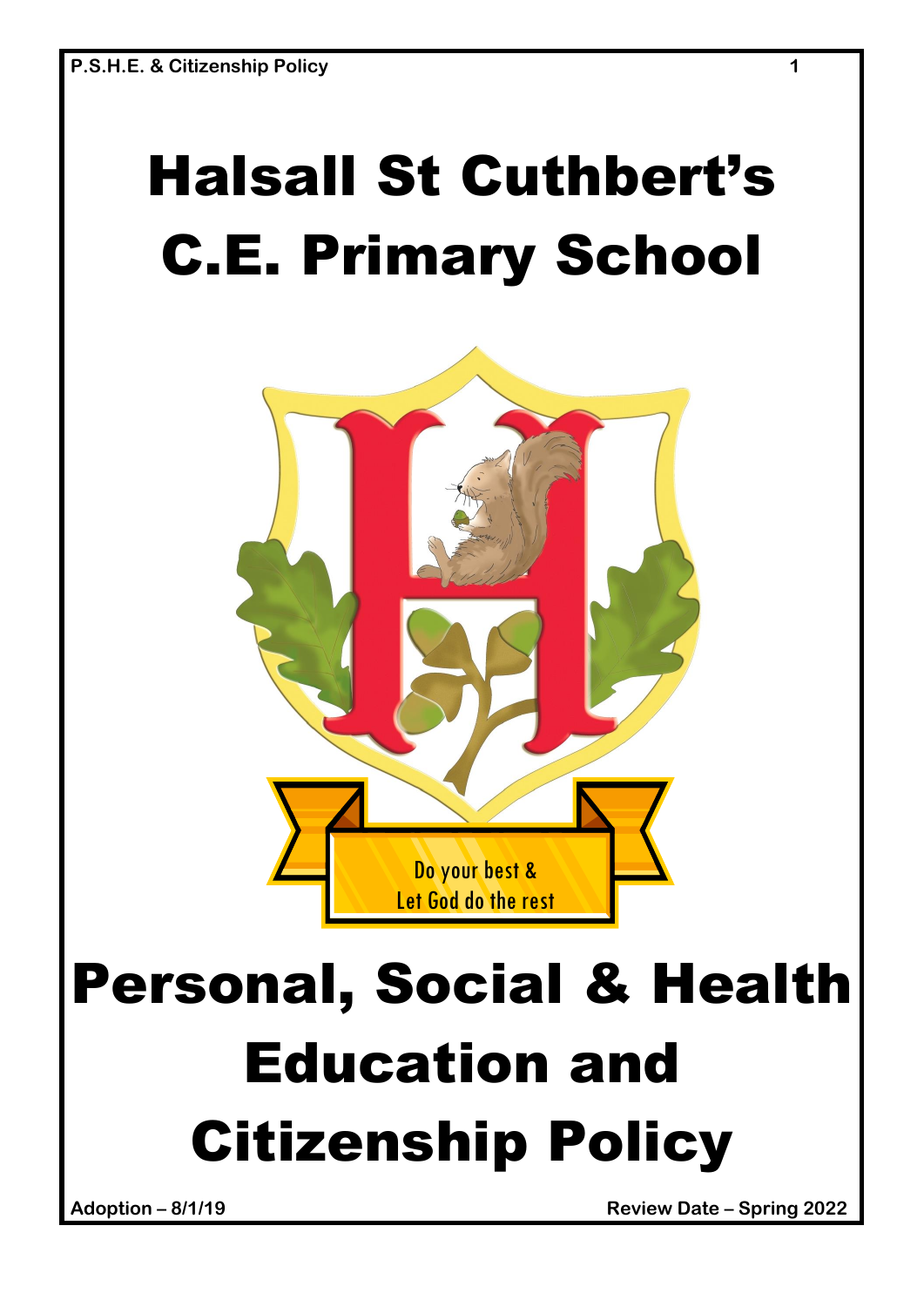## **Policy Statement**

PSHE and citizenship help to give pupils the knowledge, skills and understanding they need to lead confident, healthy, independent lives and to become informed, active and responsible citizens. (The National Curriculum 2000).

PSHE comprises planned provision to promote the personal and social development, health and wellbeing of pupils in a school (2003-2004 PSHE Annual report by QCA).

Other related policies and documents include the Sex and Relationship (SRE) policy, Anti-Bullying Policy, Drug Education Policy, Child Protection Policy and the Promoting Race Equality document.

## **Aims and Objectives**

This policy is a working document which provides guidance and information on all aspects of PSHE and citizenship in the school for staff, parents/carers and governors.

## **Moral and Values Framework**

The PSHE and citizenship programme at Halsall St. Cuthbert's C. E. Primary School reflects the school ethos and demonstrates and encourages the following values:

- Respect for self;
- Respect for others;
- Responsibility for their own actions;
- Responsibility to their family, friends, schools and wider community.

## **Equal Opportunities Statement**

The school is committed to the provision of PSHE and citizenship to all of its pupils. Our programme aims to respond to the diversity of children's cultures, faiths and family backgrounds.

### **Content**

PSHE is a vital part of our Foundation Stage Curriculum. The skills and dispositions learnt in Reception are further developed into Key Stage One. In Key Stage One pupils learn to better recognise and name feelings and express positive qualities about themselves and others. They develop skills to manage feelings in a positive and effective way and develop confidence in sharing their views and opinions. They learn to set themselves simple goals and make choices about some aspects of their health and well-being. Pupils identify and respect differences and similarities between people, recognise how their behaviour affects other people and that bullying is wrong and know how to get help dealing with it.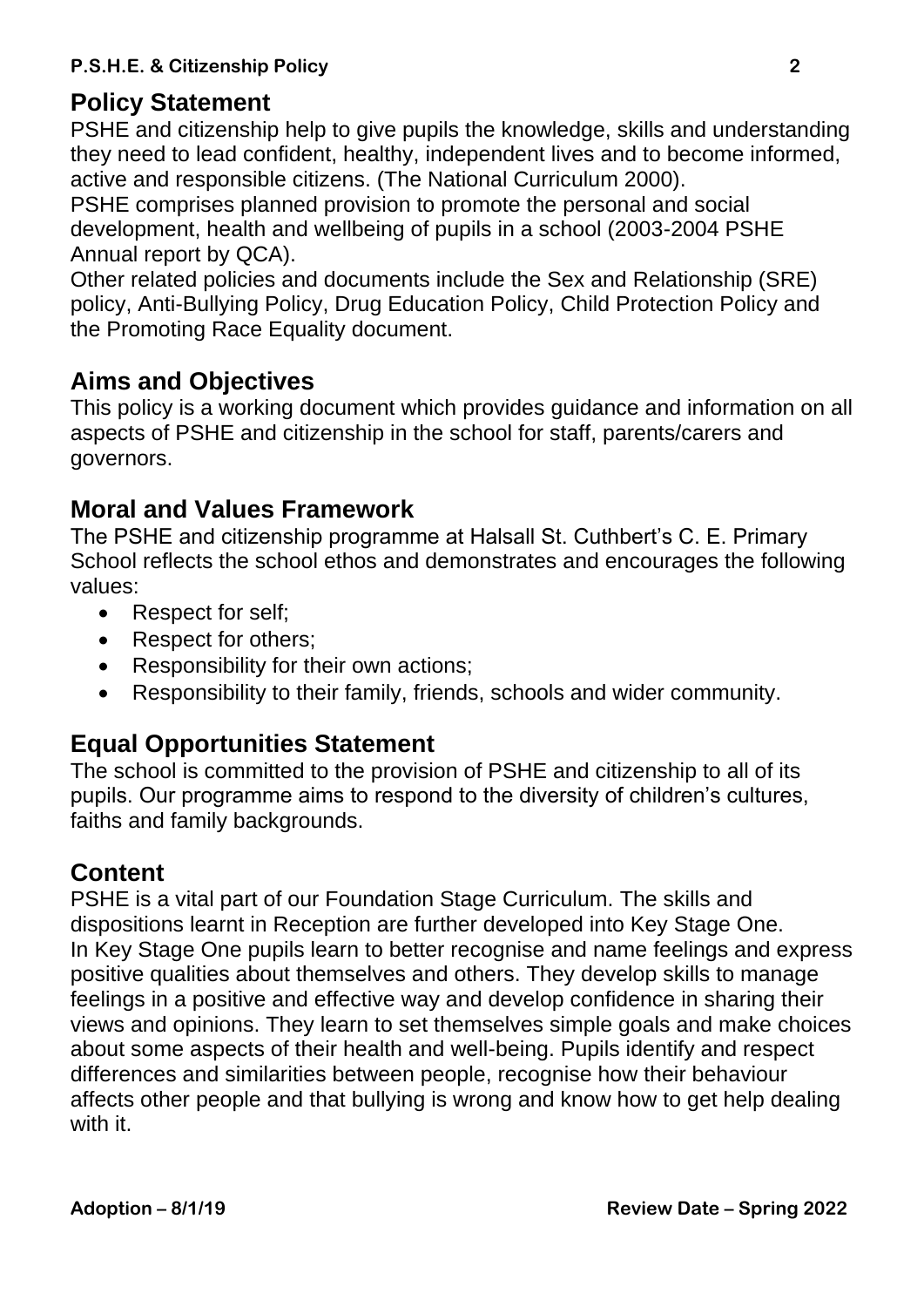#### **P.S.H.E. & Citizenship Policy 3**

PSHE and citizenship should not be delivered in isolation but firmly embedded in all curriculum areas. At Halsall St. Cuthbert's C. E. Primary School the *main*  content is delivered through circle time during a discrete half-hour weekly timetabled session. These are often generated by the needs of the class members at the time.

PSHE and citizenship is normally delivered by class teachers in mixed gender groups. Active learning methods, which involve children's full participation, are used. Occasionally, appropriate and suitably experienced and/or knowledgeable visitors from outside school may be invited to contribute to the delivery of PSHE and citizenship in school.

Halsall St. Cuthbert's C. E. Primary School has a code of practice for using visitors to support the delivery of PSHE:

- Visitors are invited in to school because of the particular expertise or contribution they are able to make;
- All visitors are familiar with and understand the school's relevant policies and work within them;

#### **Organisation**

- All input to PSHE lessons are part of a planned programme and negotiated and agreed with staff in advance;
- All visitors are supervised/supported by a member of staff at all times;
- The input of visitors is monitored and evaluated by staff and pupils. This evaluation informs future planning.

Evaluation of the PSHE & citizenship programme is conducted using a variety of informal activities which have been built into the programme. Teachers are required to keep their own personal evaluation of each topic/theme covered. These are used by the coordinator to inform future planning. Halsall St. Cuthbert's C. E. Primary School believes in the importance of training for staff delivering PSHE & citizenship. Staff are encouraged to access appropriate training and support to help them deliver effective PSHE & citizenship.

# **Specific Issues within PSHE & citizenship**

## **Confidentiality**

As a general rule a child's confidentiality is maintained by the teacher or member of staff concerned. If this person believes that the child is at risk or in danger, she/he talks to the named child protection coordinator who may confer with the headteacher before any decision is made.

The child concerned will be informed that confidentiality is being breached and reasons why. The child will be supported by the teacher throughout the process.